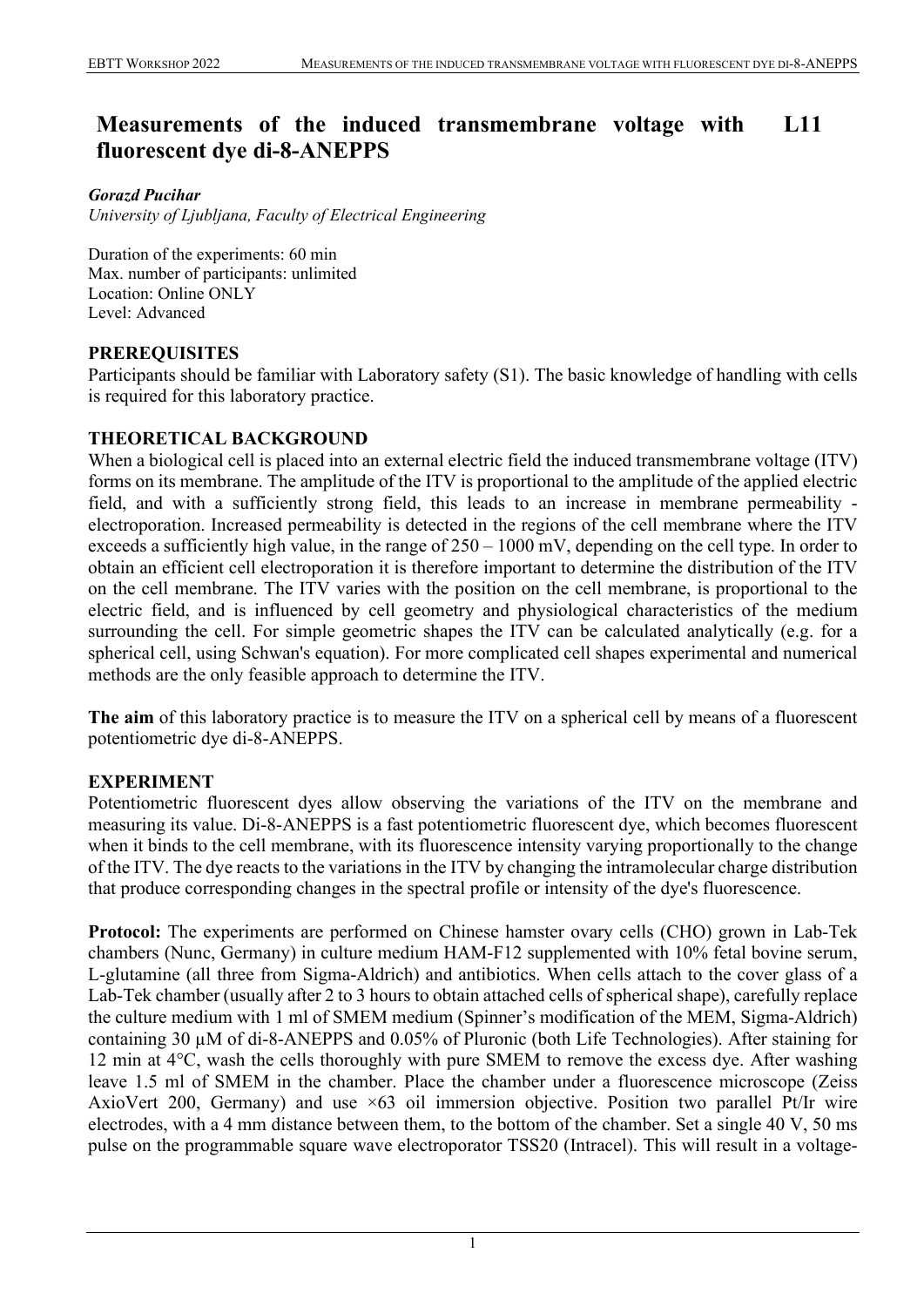to-distance ratio of  $\sim$ 100 V/cm. The pulse must be synchronized with the image acquisition. Set the excitation wavelength to 490 nm and use ANEPPS filter to detect fluorescence (emission 605 nm). Find the cells of interest. Acquire the control fluorescence image and subsequently the image with a pulse, using a cooled CCD camera (VisiCam 1280, Visitron) and MetaFluor 7.7.5 (Molecular Devices). Apply four pulses with a delay of 4 s between two consecutive pulses. For each pulse, acquire a pair of images, one immediately before (control image) and one during the pulse (pulse image) (Figures 1A and B).

Open the images in MetaMorph 7.7.5 (Molecular Devices). To *qualitatively* display the ITV on the cell membrane, convert the acquired 12-bit images to 8-bit images. For each pulse, obtain the difference image by subtracting (on a pixel-by-pixel basis) the control image from the pulse image. Add 127, so that 127, i.e. mid-gray level, corresponds to 0 V, brighter levels to negative voltages, and darker levels to positive ones (Figure 1C). Average the three difference images to increase the signal-to-noise ratio.

To *quantitatively* determine the ITV, open the acquired, unprocessed fluorescence images. Determine the region of interest at the site of the membrane and measure the fluorescence intensities along this region for the control and pulse image. Transform the values to the spreadsheet. Measure the background fluorescence in both images and subtract this value from the measured fluorescence. Calculate the relative changes in fluorescence ( $\Delta F/F_C$ ) by subtracting the fluorescence in the control image  $F_C$  from the fluorescence in the pulse image  $F_{\rm P}$  and dividing the subtracted value by the fluorescence in the control  $F_{\text{C}}$ ;  $\Delta F/F_C = (F_{\text{P}} - F_{\text{C}}) / F_C$ . Average the relative changes calculated for all four acquired pairs of images. Transform the fluorescence changes to the values of the ITV ( $\Delta F/F = -6\% / 100$  mV), and plot them on a graph as a function of the arc length (Figure 1D).



**Figure 1:** Measurements of the induced transmembrane voltage (ITV) on an irregularly shaped CHO cell. (A) A control fluorescence image of a cell stained with di-8-ANEPPS. Bar represents 10  $\mu$ m. (B) Fluorescence image acquired during the exposure to a 35 V (~88 V/cm), 50 ms rectangular pulse. (C) Changes in fluorescence of a cell obtained by subtracting the control image A from the image with pulse B and shifting the grayscale range by 50%. The brightness of the image was automatically enhanced. (D) ITV measured along the path shown in C.